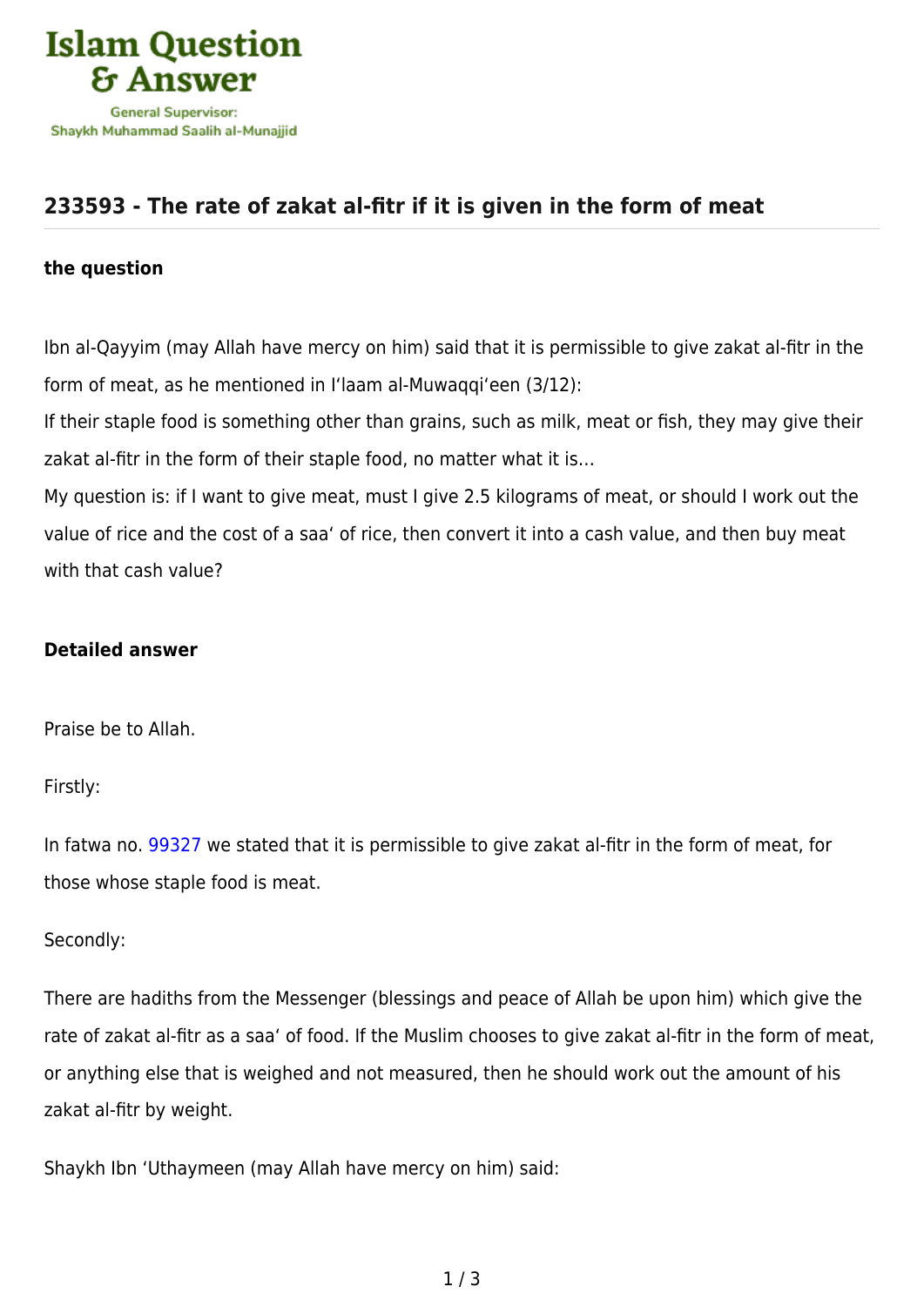

But some have told us that a saa' of meat cannot be measured, so we say: If it is not possible to measure something, then we should resort to weighing it.

End quote from ash-Sharh al-Mumti' (6/182)

The scholars have stated the rate of zakat al-fitr, if it is given in the form of meat. It says in Haashiyat ad-Dasooqi al-Maaliki (5/36):

Zakat al-fitr is to given "by weight in the case of meat and the like" means meat and similar things, such as yoghurt, which are to be given in the form of five and one-third Baghdadi artaal. End quote.

A ratl (pl. artaal) is a unit of weight and also of measure. Many researchers have determined that the Baghdadi ratl is equivalent to 408 grams.

See: Majallat al-Buhooth al-Islamiyyah, issue no. 39 and 59

Based on that, zakat al-fitr in the form of meat is 2176 grams.

It is well-known that giving the equivalent of the saa' in weight is also approximate, because the weight of a saa ' differs according to whatever is measured in this manner. So if the Muslim decides to err on the side of caution and give more than that, that is better.

Ibn Qudaamah (may Allah have mercy on him) said:

We have indicated that the saa' is equivalent to five and one third Baghdadi artaal, and the ratl is originally a unit of measurement. In terms of weight, the scholars estimated it so that it may be known and transmitted to others.

A number of scholars narrated from Ahmad that he said: I weighed the saa' and found it to be five and one third artaal of wheat.